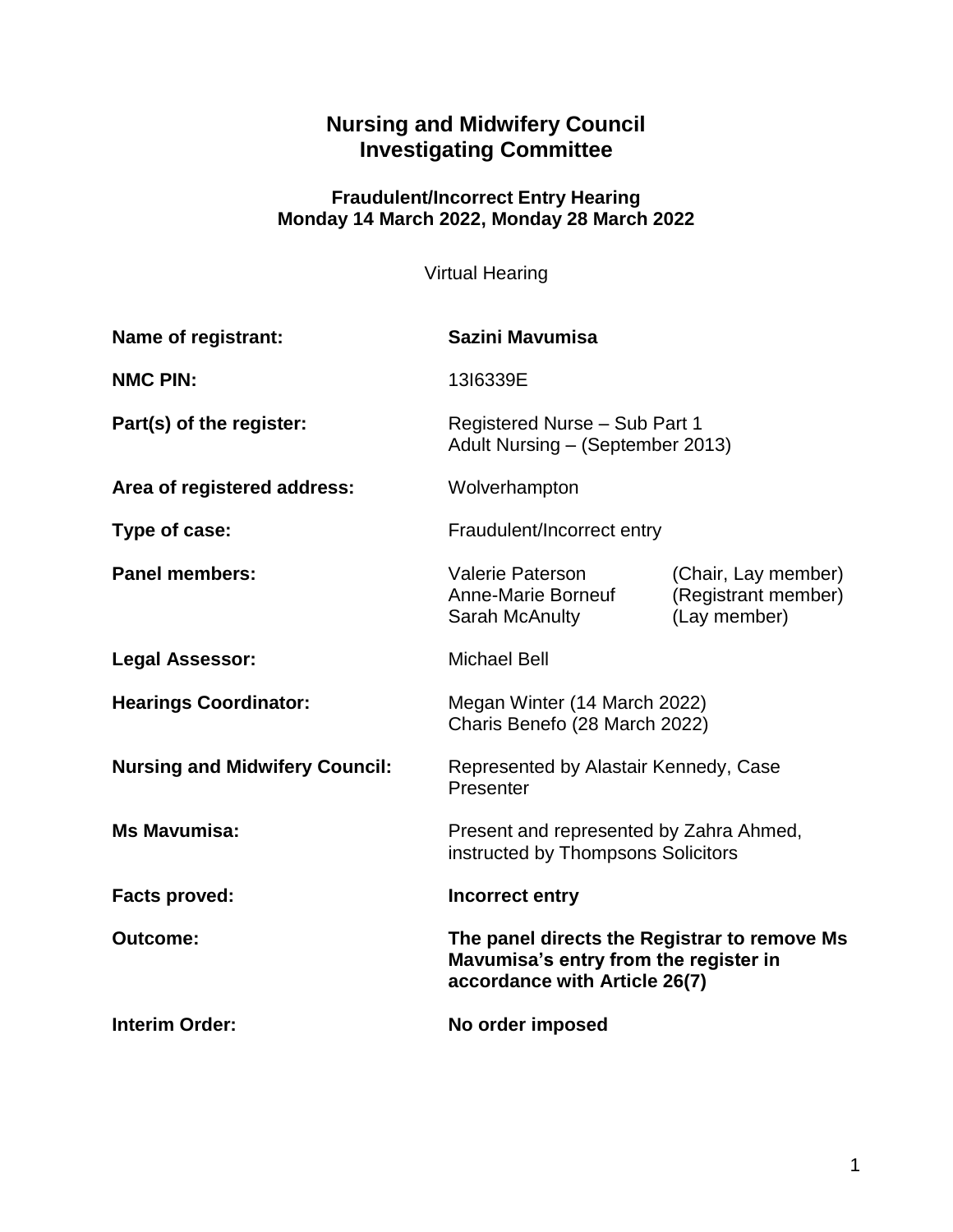# **Details of charge**

That:

1. On your Notification of Practice form dated 29 August 2019, you did not indicate that you had received a conviction, when you had received conviction on 24 January 2019 at Black Country Magistrates' Court, for travelling in the county of West Midlands, on a railway, namely Cross Country, without having previously paid your fare of £17.30 and with intent to avoid payment contrary to section 5(3) (a) of the Regulation of Railways Act 1889.

And thereby an entry on Sub Part 1 of the Nursing and Midwifery Council (NMC) register in the name of Ms Sazini Mavumisa PIN 13I6339E was fraudulently procured and/or incorrectly made.

### **Background**

The NMC commenced an investigation into your entry on the NMC register following an allegation that your entry was either fraudulently procured and/or incorrectly made.

In order to remain on the NMC register, a registered nurse or midwife is required to go through a revalidation and registration renewal process. Revalidation was introduced in April 2016. Nurses and midwives have to revalidate every three years to renew their registration.

You received a conviction on 24 January 2019 for travelling on Midlands Railway Line on 13 September 2018 '*without paying a fare and with intent to avoid payment'*. You were convicted *'in absence'* and given a financial penalty, to be paid by 21 February 2019.

The requirements for revalidation are: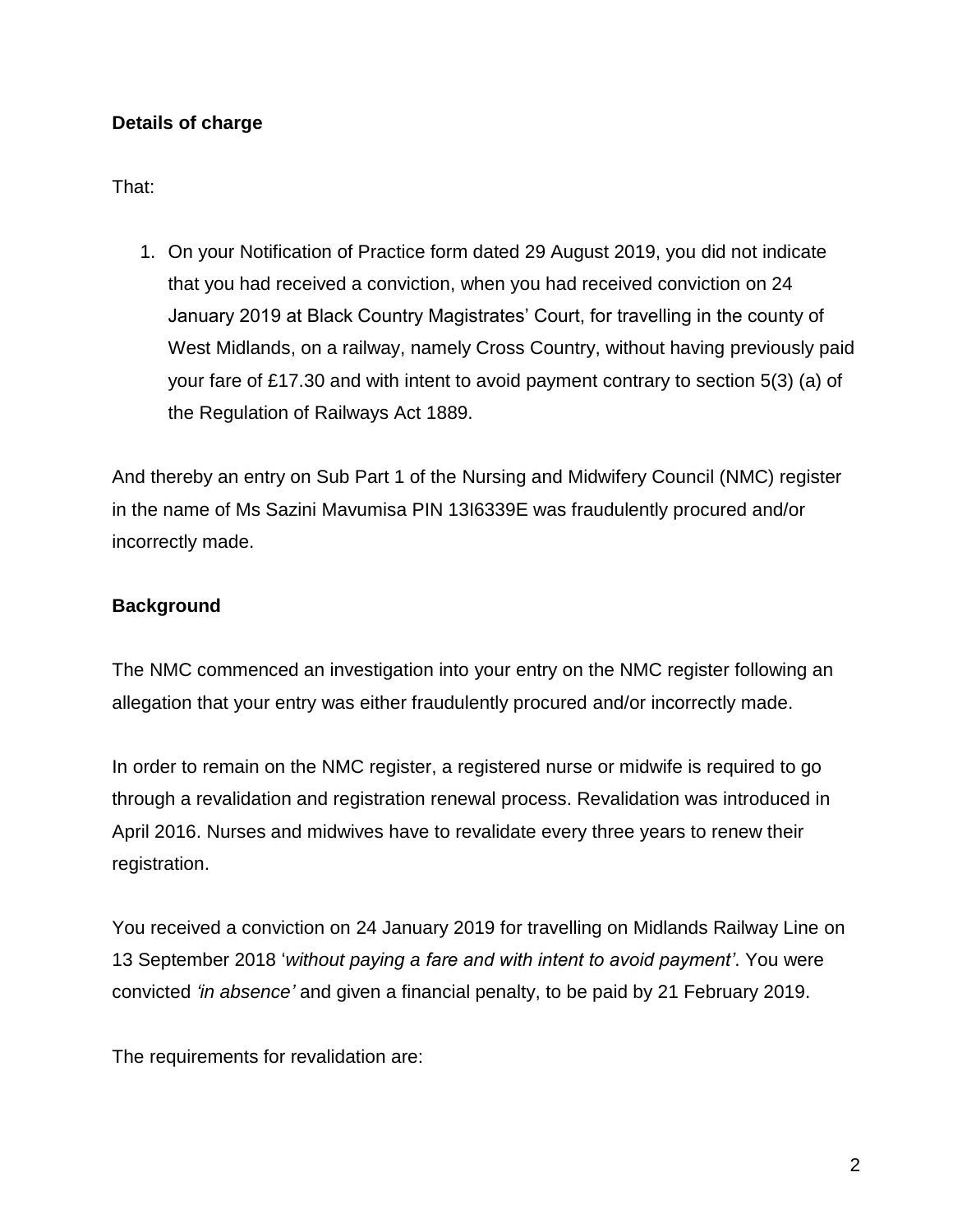- 450 practice hours in the last three years
- 35 hours of continuing professional development (CPD), including 20 hours of participatory learning
- Five pieces of practice-related feedback
- Five written reflective accounts
- Reflective discussion (with another NMC registered registrant)
- Health and character declaration
- Professional indemnity arrangement
- Confirmation (with another NMC registrant and/or Line Manager).

In accordance with the 'Revalidation Guidance' and in line with 'The Code: Professional standards of practice and behaviour for nurses and midwives (2015)' (the Code), registrants are obliged to inform the NMC if they have been made subject to any criminal charges, cautions or convictions.

The NMC Code of Conduct states:

*'23.1 cooperate with any audits of training records, registration records or other relevant audits that we may want to carry out to make sure you are still fit to practise*

*23.2 tell both us and any employers as soon as you can about any caution or charge against you, or if you have received a conditional discharge in relation to, or have been found guilty of, a criminal offence (other than a protected caution or conviction)*

*23.3 tell any employers you work for if you have had your practice restricted or had any other conditions imposed on you by us or any other relevant body*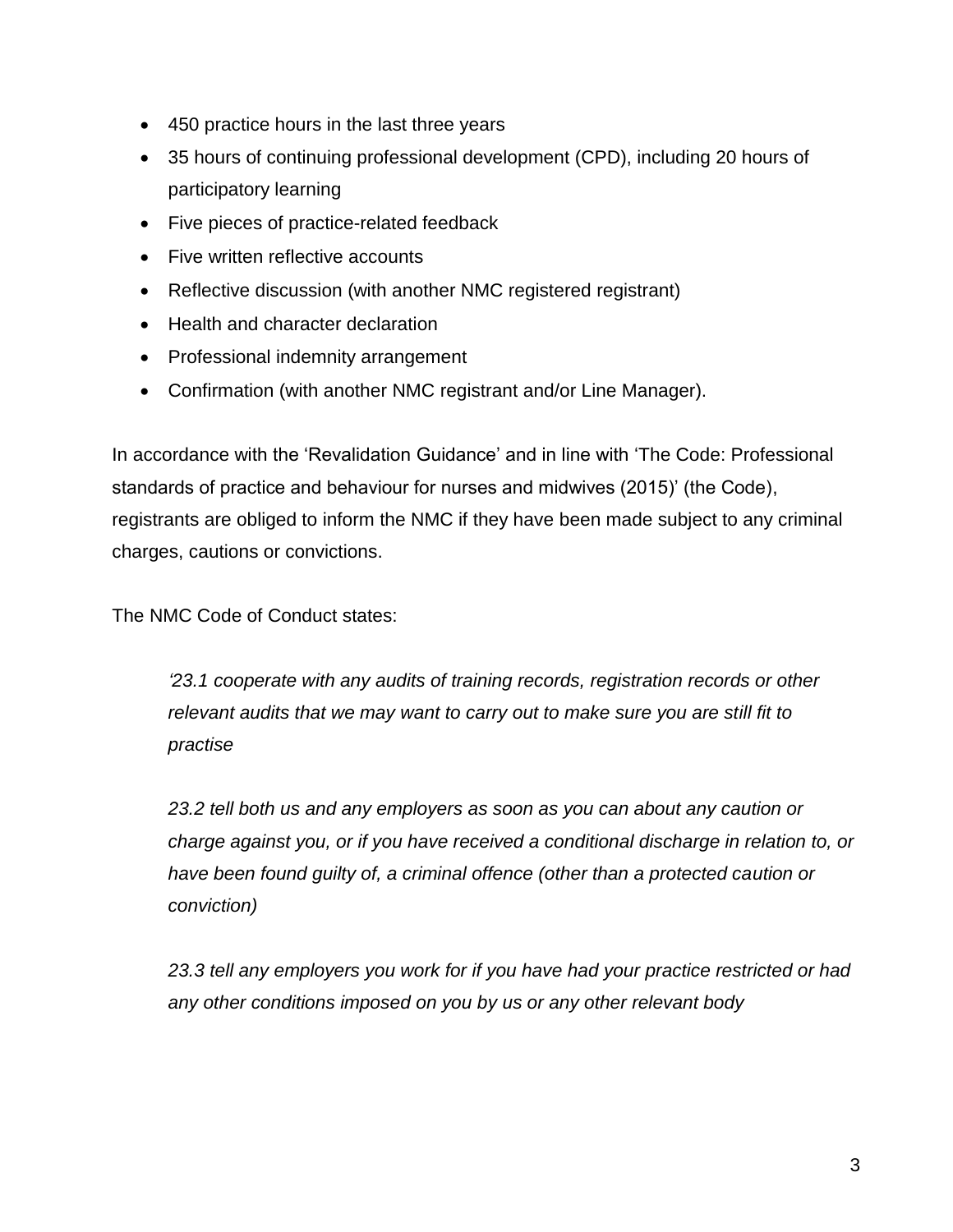*23.4 tell us and your employers at the first reasonable opportunity if you are or have been disciplined by any regulatory or licensing organisation, including those who operate outside of the professional health and care environment*

*23.5 give your NMC Pin when any reasonable request for it is made'*

You submitted an application to the NMC for Revalidation on 29 August 2019. You answered 'No' to the question as to whether you had received any police charges, cautions or convictions.

# **Admissions**

At the outset of the hearing, you informed the panel that you accepted you were convicted in your absence of the offence as more fully set out in the following section of charge 1:

*'1. On your Notification of Practice form dated 29 August 2019, you did not indicate that you had received a conviction, when you had received conviction on 24*  January 2019 at Black Country Magistrates' Court, for travelling in the county of *West Midlands, on a railway, namely Cross Country, without having previously paid your fare of £17.30 and with intent to avoid payment contrary to section 5(3) (a) of the Regulation of Railways Act 1889.'*

The panel therefore noted the areas of the charge which you have accepted, by way of your admissions.

The panel then went on to consider whether your entry was fraudulently procured or incorrectly made.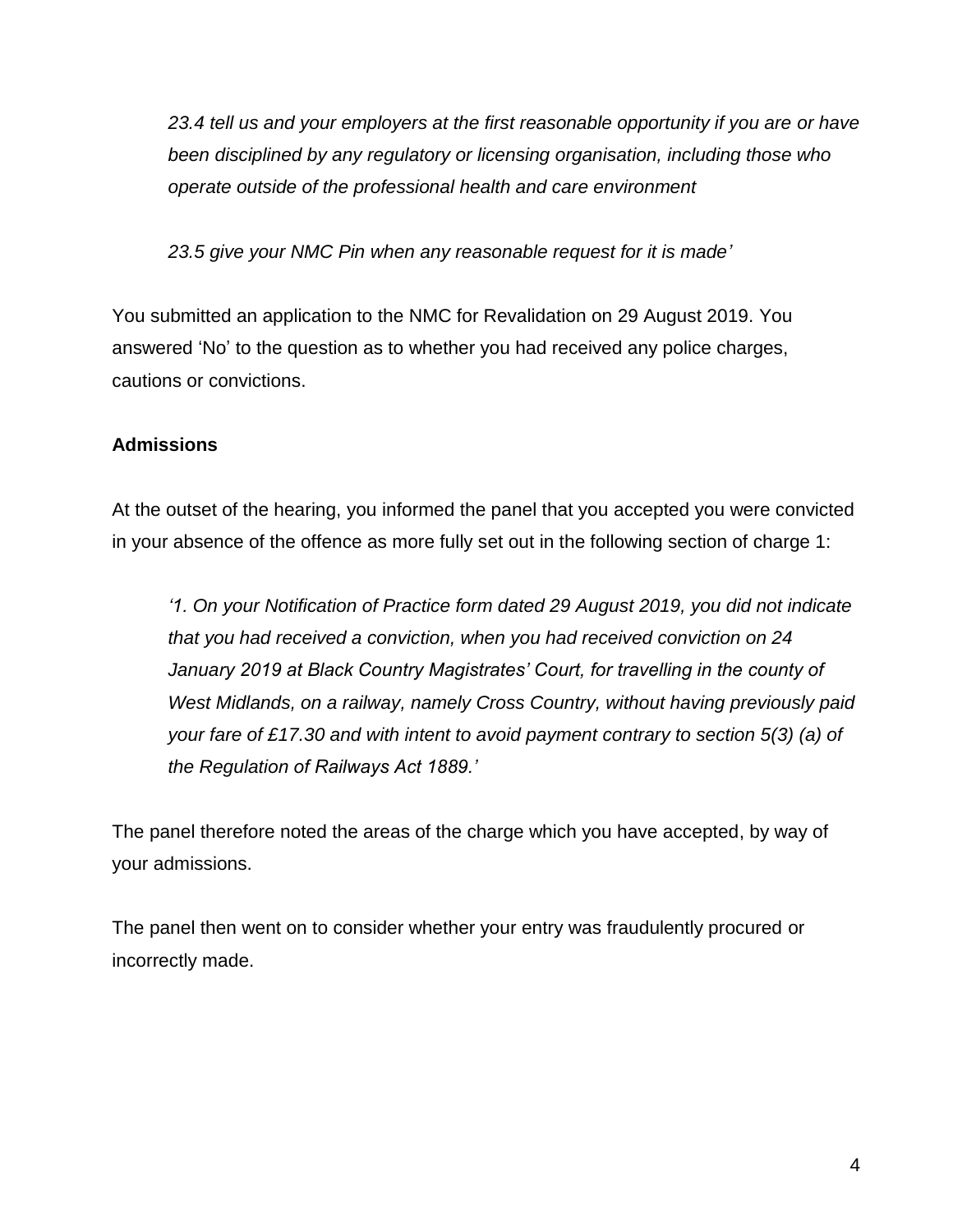#### **Rule 19**

During the course of the hearing, the legal assessor made an application that this case be held partly in private. This was on the basis that proper exploration of your case involves references to your personal circumstances. The application was made pursuant to Rule 19 of 'Nursing and Midwifery Council (Fitness to Practise) Rules 2004', as amended (the Rules).

Ms Ahmed and Mr Kennedy both indicated that they were in support of the application.

The legal assessor reminded the panel that while Rule 19(1) provides, as a starting point, that hearings shall be conducted in public, Rule 19(3) states that the panel may hold hearings partly or wholly in private if it is satisfied that this is justified by the interests of any party or by the public interest.

The panel noted that there would be reference to your personal circumstances during the course of the proceedings. On this basis, the panel was satisfied that your case could be heard partly in private as and when such matters arose.

### **Submissions**

In reaching its decisions on the disputed limb of the charge, 'fraudulently procured', the panel took into account all the oral and documentary evidence in this case together with the submissions made by Mr Kennedy, on behalf of the NMC. It also took into account the submissions made by Ms Ahmed, on your behalf and submissions made by you under affirmation.

Mr Kennedy outlined the background to your case. He referred the panel to the NMC's Guidance on Fraudulent or Incorrect entry to the Register (the Guidance), it states: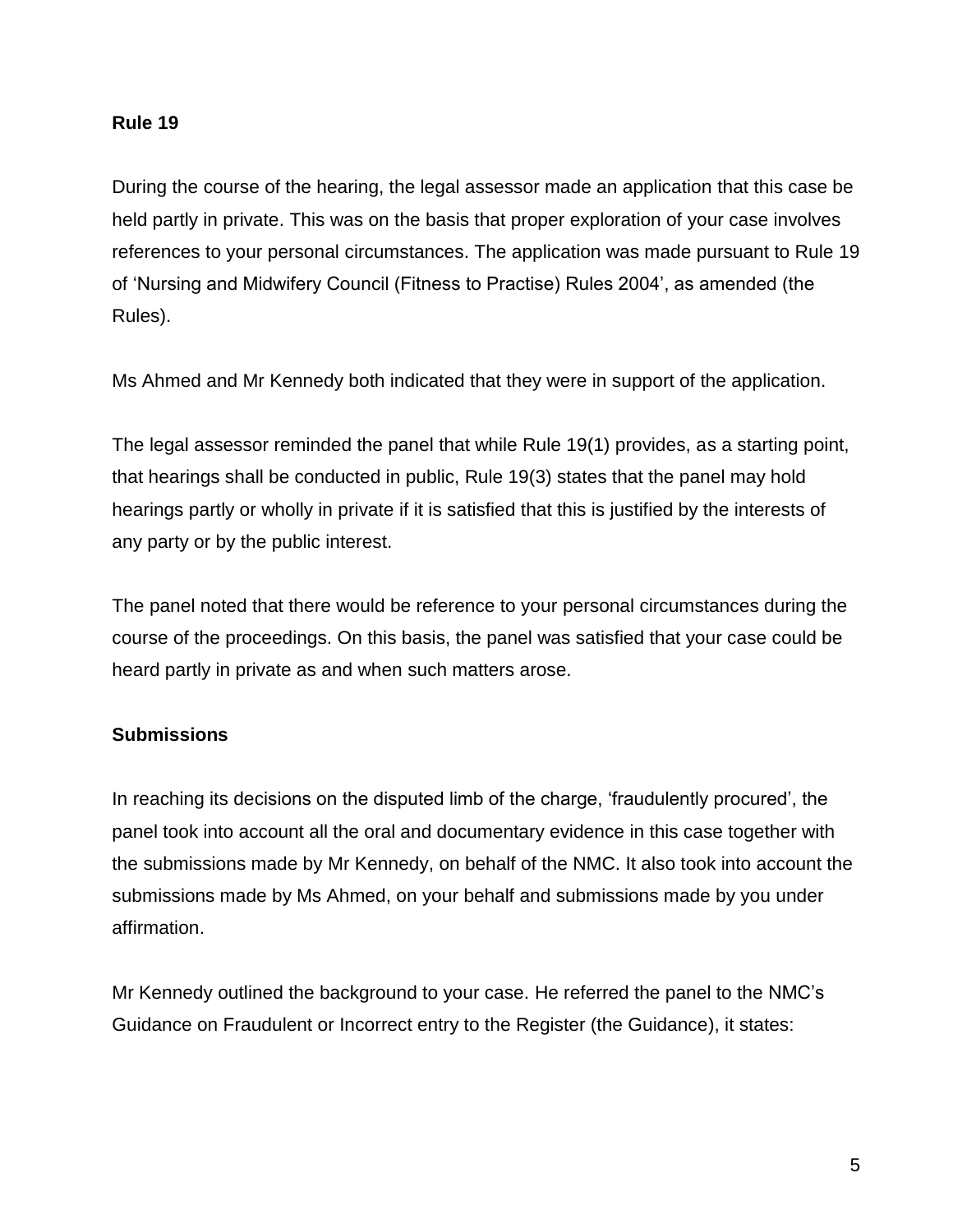*'An allegation that an entry on the register has been fraudulently or incorrectly made goes to the very core of whether someone is actually entitled to practise as a nurse or midwife. It also raises genuine public protection concerns. For example, where an individual has been entered onto the register without the required approved qualification, they may lack the skills required to carry out their nursing or midwifery role and therefore pose a risk to patient safety.'*

Mr Kennedy submitted that, on the balance of probabilities, the panel must make a decision as to whether your application was deliberately misleading or merely incorrect. He referred to the Guidance, namely paragraph 26 which states:

*'Before taking any action, the IC must be satisfied on the balance of probabilities that an entry in the register has been fraudulently obtained or incorrectly made. In determining this question, the IC should have regard to the same factors set out at paragraphs 14 and 16–24.'*

Mr Kennedy submitted that it is clear from your statement that you did not make your entry for revalidation based on the correct information. Furthermore, he submitted that the error has not been remedied.

Mr Kennedy submitted that it is not an immaterial or trivial matter to fail to disclose criminal convictions and that it cannot be said that there is no suggestion of fraudulent entry. He referred the panel to NMC's guidance relating to declarations and its guidance in relation to good character, it sates:

*'If you do need to declare any charges, cautions, convictions, conditional discharges or determinations you will need to keep evidence of these to provide us with further information.'*

Mr Kennedy submitted that the NMC could do nothing more in terms of signposting you to your duty to declare your conviction.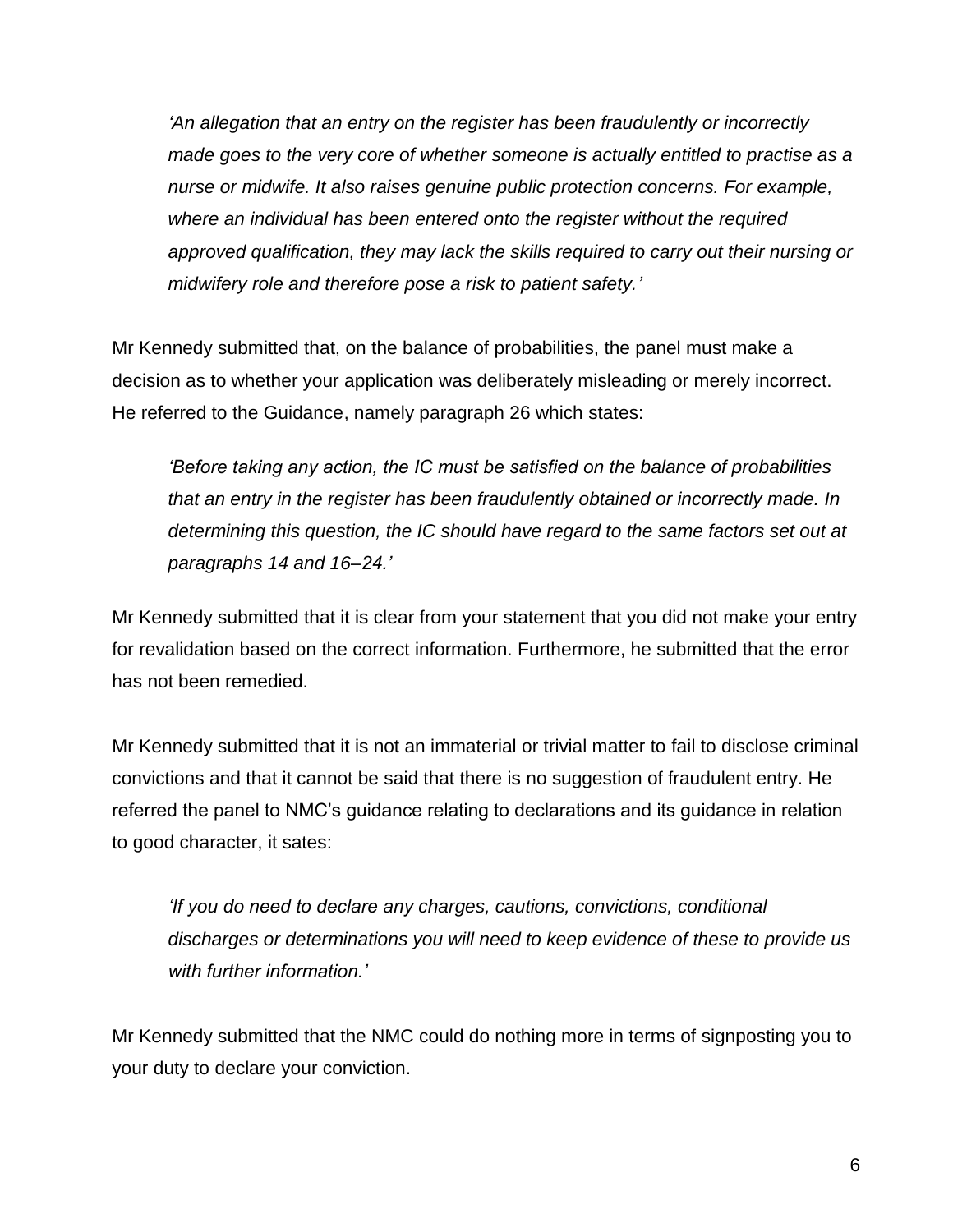You provided oral evidence under affirmation.

You told the panel that, at the time of the incident, you were working as a Nurse at Alexandra Hospital (the Hospital) in Redditch. You explained that [PRIVATE].

You told the panel that [PRIVATE]. You explained that, due to balancing work with your personal life, you often missed post as you did not open all of your letters.

You said that you always got off peak return tickets for your train. On the morning of the incident, you finished work between 07:10 and 07:30, you then sat and waited to catch an off peak train. You stated that you had worked a 13 hour shift, you set your alarm to wake you in time for the train due to arrive at 09:35. You said that, when the time came about that your train was supposed to arrive, another delayed train arrived instead which you got on without realising. You said that you were told by the ticket inspector that you would need to purchase another ticket, as this particular train was not off peak. You said you were traumatised and crying at what was happening and you declined to do so. You said that the inspector asked for your details and *'gave you a receipt'* but that you did not hear anything about the incident thereafter.

You said that, in July 2020, you received a letter from the Disclosure and Barring Service (DBS) and you obtained further information from the DBS in August 2020 including a copy of the conviction. You then sought advice and declared your conviction to the NMC and your employer.

Ms Ahmed submitted that you have been full and frank with the panel. Furthermore, she submitted that you have been open and honest when addressing that you did not declare your conviction when revalidating. Ms Ahmed submitted that, despite any discrepancies in the documentation provided, you have never wavered from this position.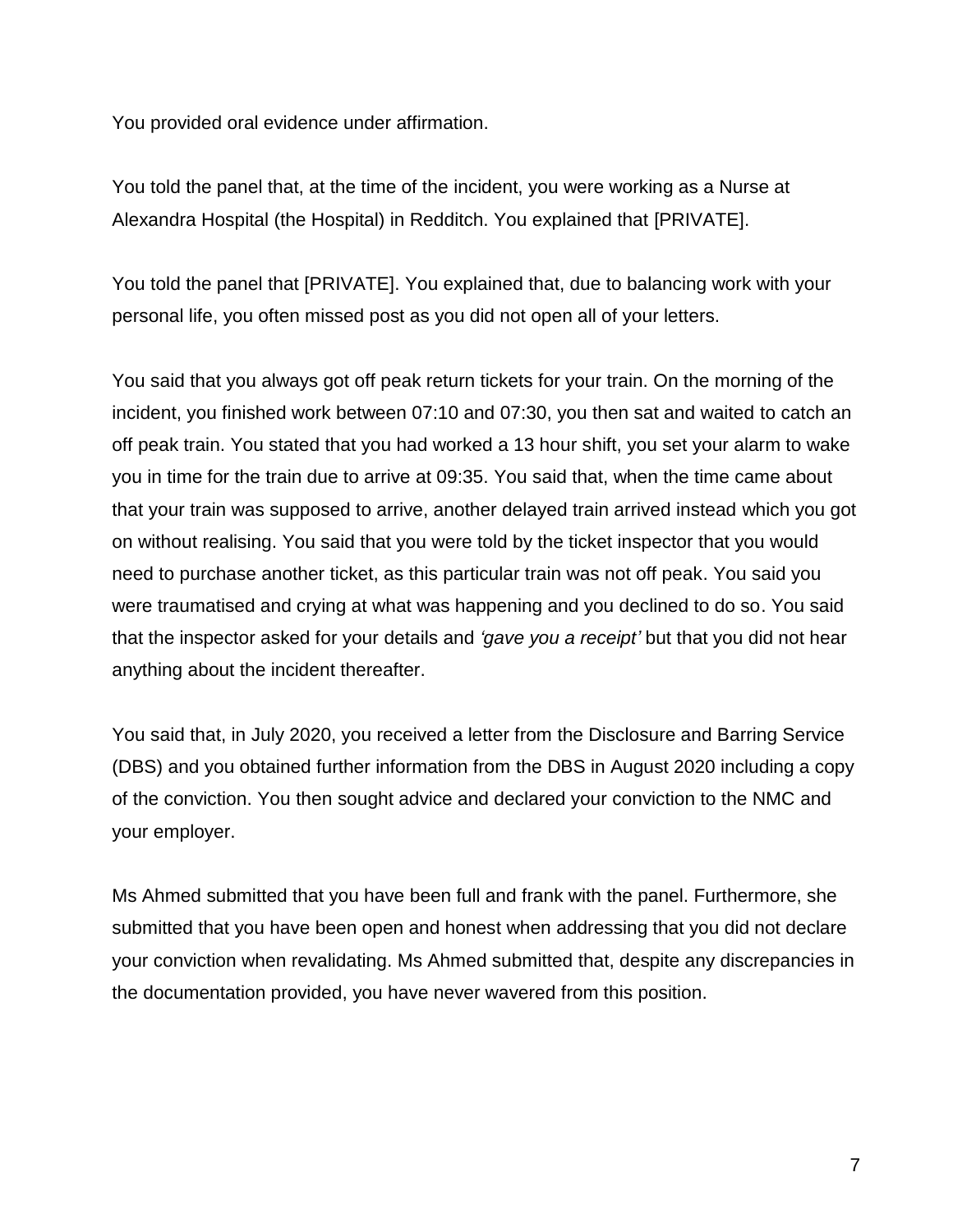Ms Ahmed submitted that the underlying seriousness in this case has been avoided by you through your self-referral. She submitted that there is no dispute in terms of the factual matrix of the charge, given that there is a copy of the conviction in the papers.

Ms Ahmed submitted that the panel can be satisfied that there is nothing to undermine your account of becoming aware of the existence of the conviction and that the disclosure has been made by you to the NMC.

# **Decision on fraudulently procured and/or incorrectly made entry**

The panel went on to consider whether the entry on the NMC register was made fraudulently and/or incorrectly. The panel was aware that the burden of proof rests on the NMC, and that the standard of proof is the civil standard, namely the balance of probabilities.

The panel had regard to the Guidance and accepted the advice of the legal assessor.

The Guidance states that:

*'If our decision to register, renew or readmit someone onto the register was based on wrong or inaccurate information about whether the person met the relevant requirements, it is an incorrect entry. For example, if someone wrongly declared that they had carried out the required number of hours of registered practice because they made a mistake when calculating them, their entry in the register is incorrect.*

*[…]*

*An entry on the register is fraudulent if any of the information submitted as part of the registration, readmission or revalidation process was deliberately misleading about whether the person meets the relevant requirements.*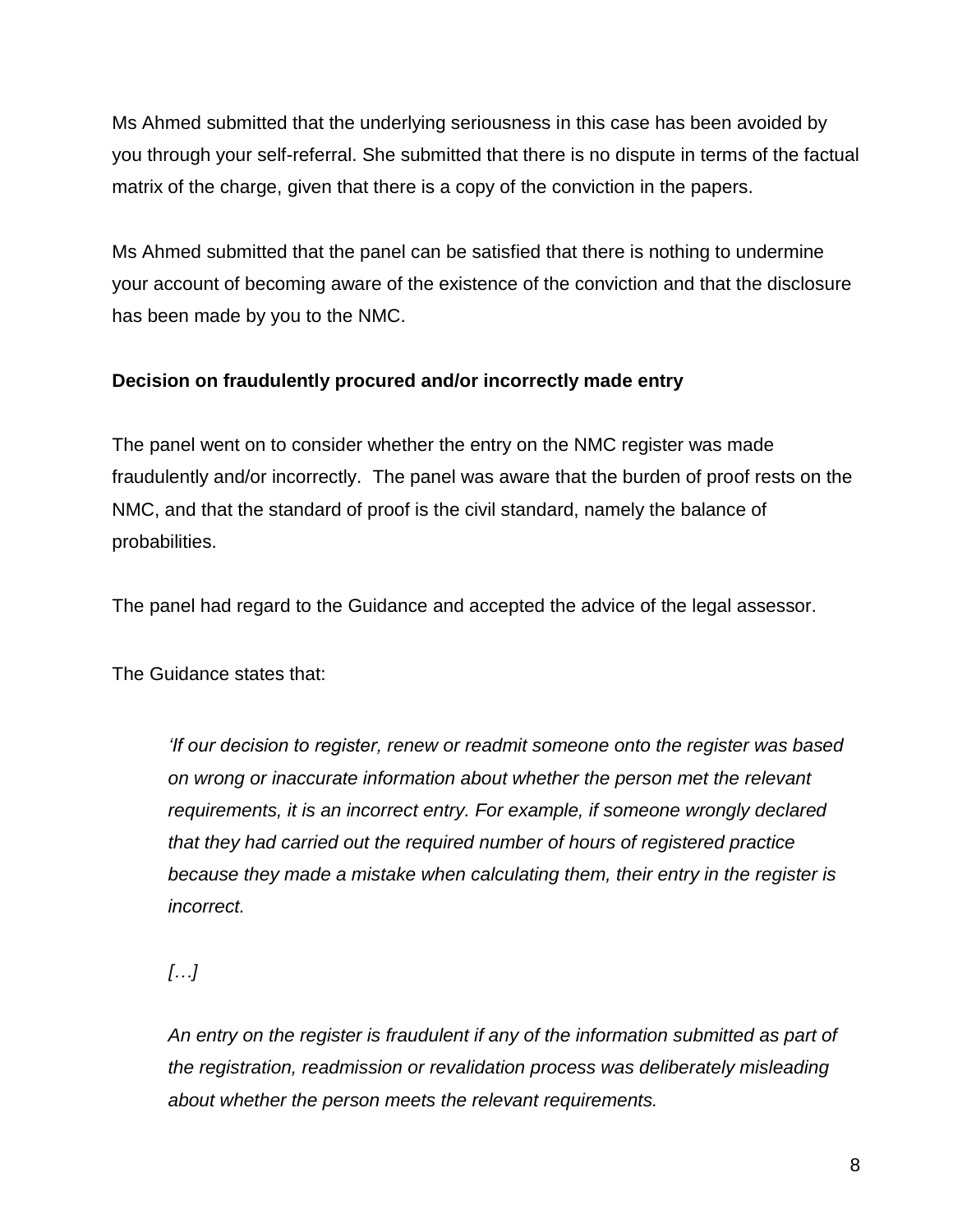*It doesn't matter whether or not the person whose name was entered on the register was able to meet the relevant criteria to be successfully registered or if they are currently able to practise safely. The key issue is whether we made the entry based on deliberately misleading information.'*

The panel bore in mind that it is for the NMC to prove on the balance of probabilities that you acted deliberately and dishonestly when you submitted your revalidation form.

The panel noted the areas of the charge which you have accepted, by way of your admissions.

The panel noted you to be of good character and took this into account when considering your credibility in relation to your responses as well as your lack of propensity to act fraudulently.

The panel gave significant weight to your oral evidence and the reasons you gave as to why you state that you were not aware of the conviction at the time of completing your revalidation form. It took into account [PRIVATE]. You were also struggling to balance your personal life.

The panel noted that, when you found out about the conviction, you contacted the DBS promptly for further information and, upon receipt of this, you contacted the NMC to inform them about your conviction. It considered that there is no information before it to suggest that you would not have taken similar actions if you had been aware of the conviction initially.

The panel concluded that you were not aware of the conviction and accepted your account that you are not aware of having received the Summons or conviction from the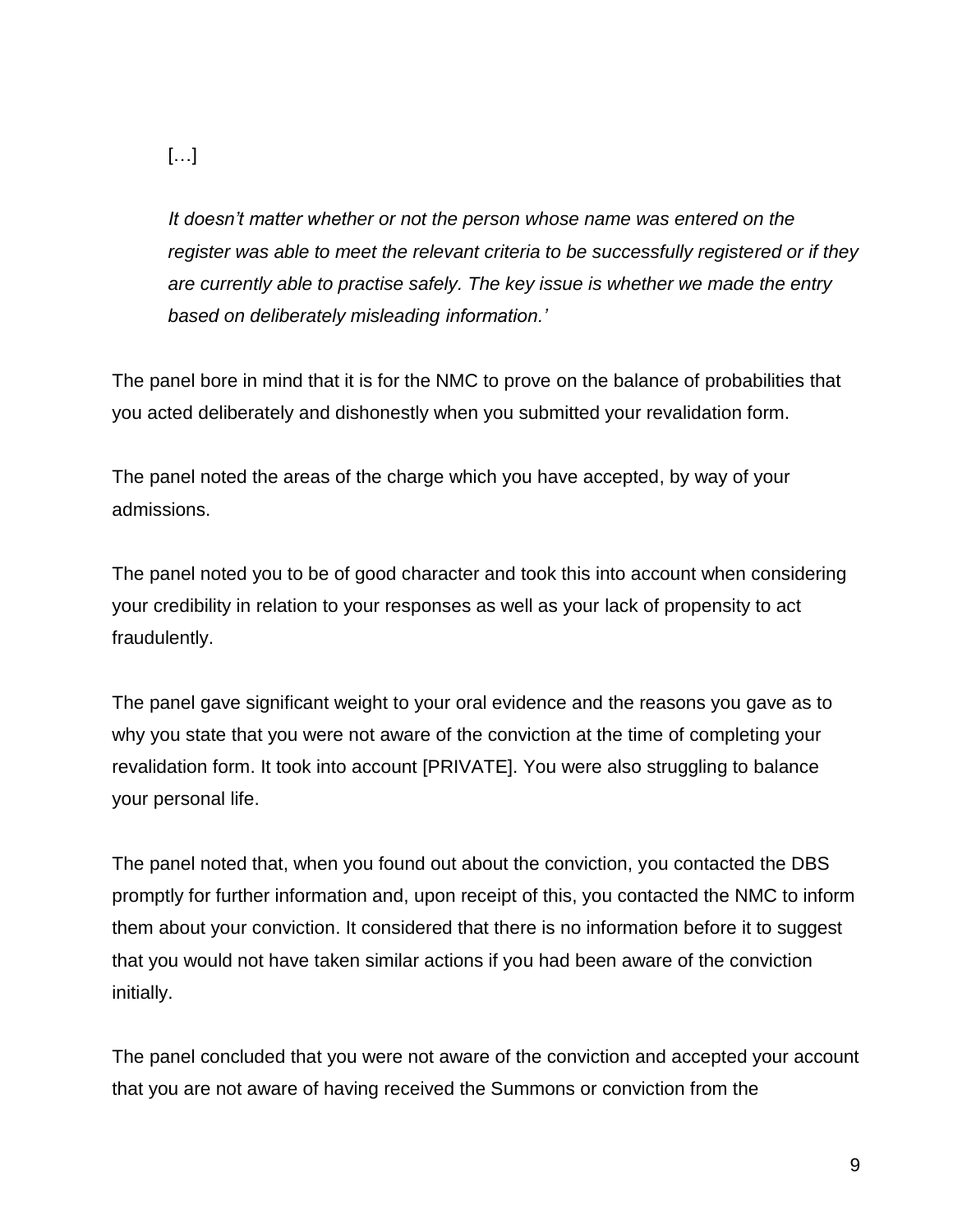Magistrate's Court administration. Consequently, it is not satisfied that you acted fraudulently when you submitted your revalidation form and did not declare it.

Therefore, the panel found that your entry on the Register was incorrectly made.

The hearing adjourned on 14 March 2022 due to insufficient time to conclude within the allocated time.

The hearing resumed on 28 March 2022.

### **Decision and reasons on direction**

Having determined that you had incorrectly made an entry on the NMC's register, the panel went on to decide what direction, if any, to make under Article 26(7) of the 'Nursing and Midwifery Order 2001' (the Order).

Article 26(7) states:

*'...If the Investigating Committee is satisfied that an entry in the register has been fraudulently procured or incorrectly made, it may make an order that the Registrar remove or amend the entry and shall notify the person concerned of his right of appeal under article 38.'*

Mr Kennedy submitted that it is a matter for the panel to decide whether revalidation was obtained appropriately, given the incorrect information was entered. He submitted that the correct approach for the panel to take would be to make an order for your entry to the register to be removed. Mr Kennedy submitted that the register would then be open for you to remake an application immediately, leaving the decision to the registrar.

Mr Kennedy submitted that it would not be appropriate for the panel to make no order, nor are there any suitable amendments which could be made.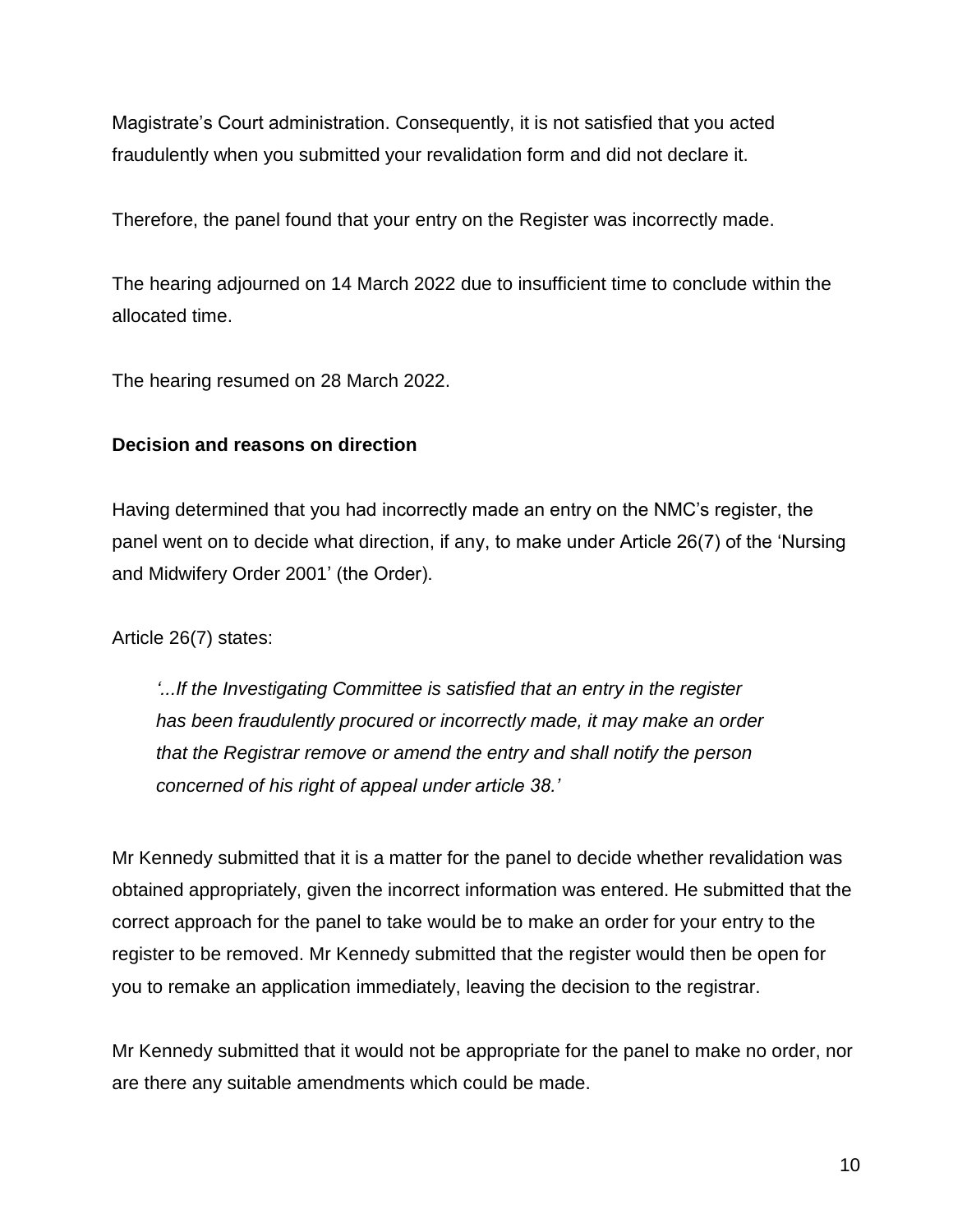Ms Ahmed submitted that it would be wholly disproportionate for the panel to direct the Registrar to remove your entry from the register, given that the panel made no finding of dishonesty.

Ms Ahmed submitted [PRIVATE]. She invited the panel to consider the impact that its direction may have on you.

Ms Ahmed submitted that the public interest in this case has been served by the mark on your record. Furthermore, she submitted that you now have a conviction due to being disorganised and have learnt a dear lesson at the expense on your character. Ms Ahmed invited the panel to take no further action.

The panel accepted the advice of the legal assessor.

The panel considered that, having found that your entry on the NMC register was incorrectly made, it would be inappropriate to take no action. The panel did not perceive the incorrect entry to be trivial or immaterial so as to justify taking no further action.

The panel noted that the information about your conviction has not yet been before the Registrar. The effect of this is that the Registrar has not had the opportunity to consider all the relevant information about your application, before making a decision about your entry remaining on the register.

Having regard to this, the panel decided that the only appropriate order is to direct the Registrar to remove your entry from the register. It noted that you will then be able to reapply immediately and the Registrar will be able to make an informed judgement based on the fuller information before them.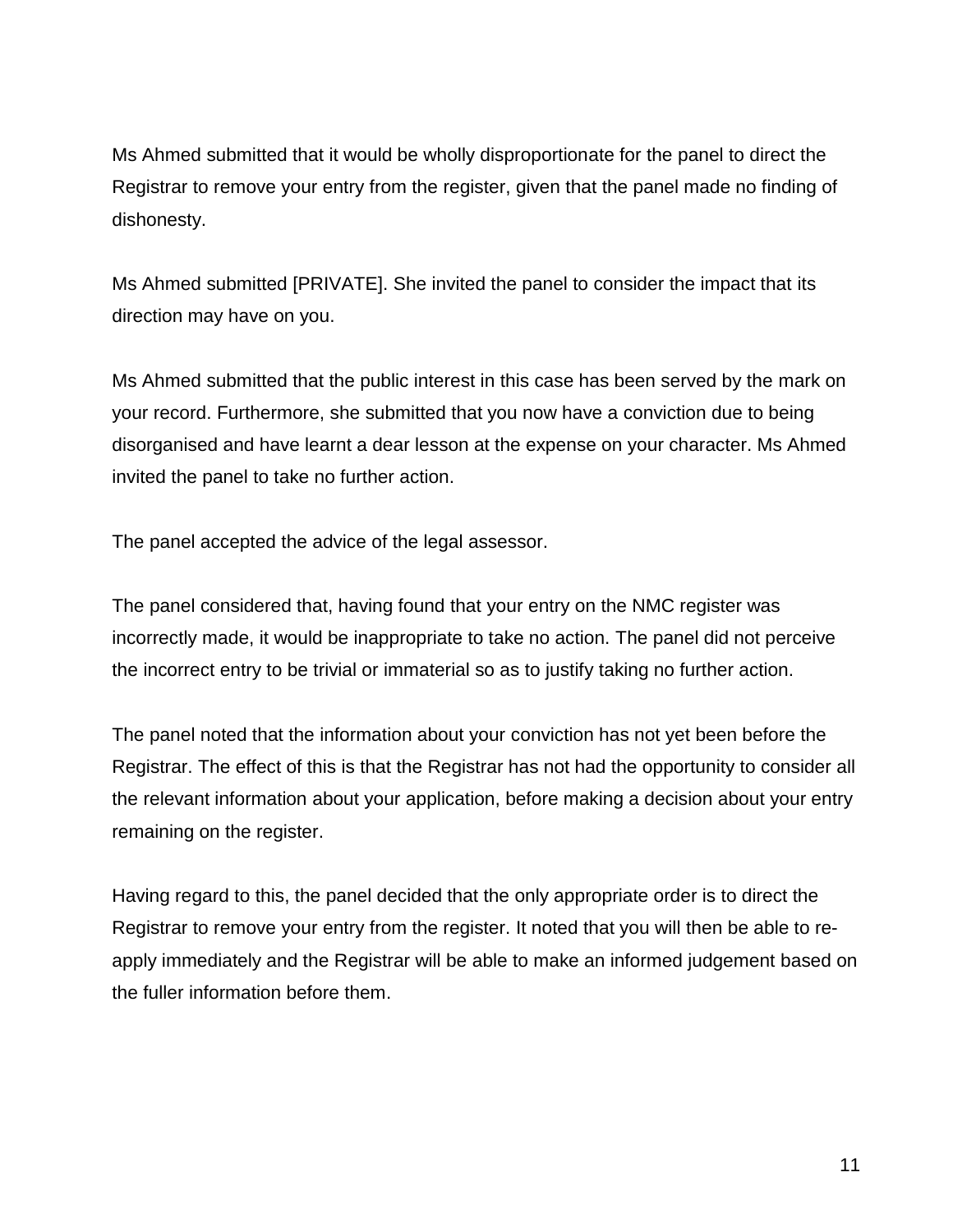You will be notified of the panel's decision in writing. You have the right to appeal the decision under Article 38 of the Order. This order cannot take effect until the end of the 28 day appeal period or, if an appeal is made, before the appeal has been concluded.

#### **Decision and reasons on interim order**

Having directed that the Registrar remove your entry from the register, the panel then considered whether an interim order was required under Article 26(11) of the Order, in relation to the appeal period.

The panel heard and accepted the legal assessor's advice.

The panel took account of the submissions made by Mr Kennedy. He invited the panel to make an interim suspension order for a period of 18 months. Mr Kennedy submitted that an interim order is in the public interest to protect the integrity of the register. He submitted that it would be inconsistent if you were allowed to practise during the 28 day appeal period, and, if an appeal were lodged, the time necessary for that appeal to be determined.

The panel also took into account the submissions of Ms Ahmed. She submitted that in the absence of any risk to the public, an interim order is not necessary or justified at this stage. Ms Ahmed submitted that there is no lack of competence, misconduct or risk of harm to patients that would justify the necessity of an interim order. [PRIVATE].

The panel heard and accepted the advice of the legal assessor.

In reaching its decision on whether to impose an interim order, the panel had regard to the reasons set out in its decision on the facts and its decision to direct the Registrar to remove your entry from the Register. It also had regard to the Guidance. It noted that the imposition of an interim order is not an automatic outcome but is a matter for the panel's discretion in the circumstances of the case, having regard to the public interest in